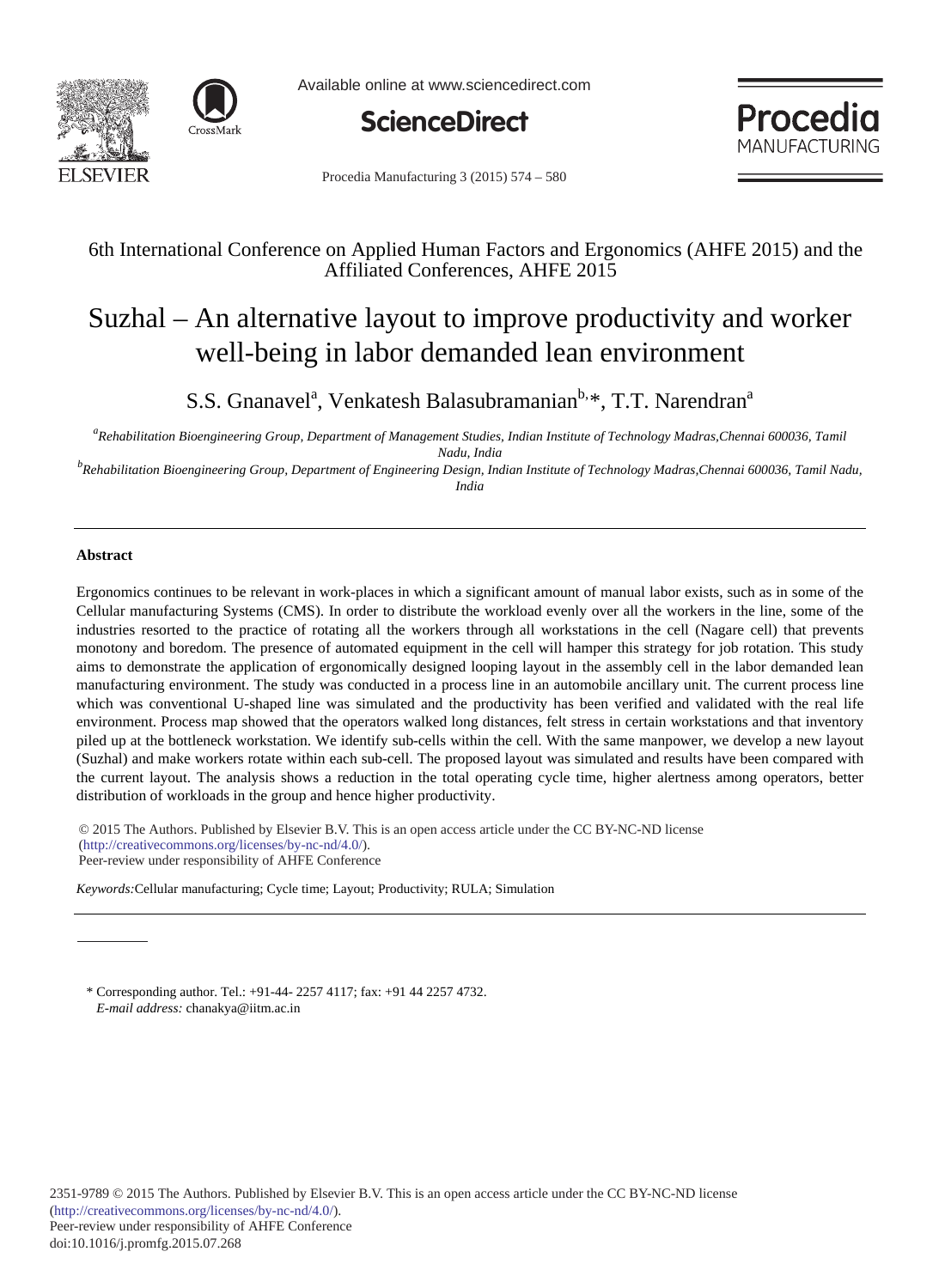# **1. Introduction**

In the typical manufacturing companies in developed and developing countries, Lean management is part of their manufacturing philosophy which they commonly follow for productivity improvement and to run business smoothly in globally competitive world. Cellular Manufacturing Systems (CMS), Single Minute Exchange of Die (SMED), Just in Time (JIT) were part of Lean systems. As these tools help in productivity improvement, it neglects the human factors which play a vital role in sustaining productivity. The solution obtained from these tools includes layout change, workstation modification and process change but does not consider human element in it. The large number of lean manufacturing techniques has been used over different industries for productivity improvement in which Cellular Manufacturing Systems (CMS) has been playing a vital role since late 90s and still prevails in developed and developing economies.

In Cellular Manufacturing Systems (CMS), similar parts are grouped into part families and machines that produce part families are grouped to form a cell. Even though the industries were exposed to latest technologies of automation, manual assembly work cannot be eliminated due to skill demand and cost benefit analysis. Workers are assigned to one or more workstations depending on cycle timebased line balancing. A large amount of literature dealt with worker assignment problems in CMS with factors such as demand, WIP inventory and different types of production systems. People working in shifts in CMS are reported to have fatigue and other symptoms such as circadian rhythms disorder [1]. Since assembly works in CMS are repetitive in nature, workers feel boredom on doing monotonous work leading to fatigue which in turn affects the productivity. Some workstations with in the cell demands more physical and cognitive load which are not ergonomically safe to the workers and there were a bias in assignment of work to workers. The possible solution recommended by ergonomic tools such as RBG Risk scale [2], RULA [3], REBA is to either look for redesigning the workstation according to human comfort or to automate the entire process. In order to remove monotony and to achieve even distributionof work load among the workers, the possible solution would be job rotation.

In shop floor management, job rotation is seen as a management technique in which operators are rotated through different workstations over a period of time in order to eliminate monotony of work and boredom. Some of the companies implement job rotation as part of lean philosophy (sometimes called as 'Nagare cell") in which workers do all operations within the cell and each operator cycle ends with an end product. Initially, job rotation was studied to minimize worker's back pain problems and also tominimize heat and vibration exposure. Later, job rotation was studied on different assembly lines to alleviate boredom and was found that changing jobs at predetermined time intervals increased worker efficiency [4, 5]. The technical knowledge was found to improve among the workers which motivated them to work when they rotated through multi skill requirement jobs. As in theeconomically developing countries such as India, who are working on contract and temporary labors, job rotation help in increasing organization effectiveness and industrial productivity. The ergonomic studieson assembly line proved that dynamic work posture were safer than static work posture [6]. In developed countries, job rotation is common but the methodologies followed over different industries may vary. Many job rotation schedules have been developed using operations research techniques most of it is based on cycle time, only very few studies address it in ergonomic point of view. Some of the ergonomic tools like RULA have been used as a parameter for making job rotation schedules [7].

Job rotation has been applied by some employers in the manufacturing industries as a way to lower injuries and reduce workers' compensation costs. However, job rotation does not completely remove the risks and should not represent a long-term solution for combating workplace injuries. There is a challenge in implementing ergonomics in this lean manufacturing environment. The industries are looking for easy way of providing ergonomic safe workplace in lean environment. Since process of study may be complex, modifications will be costly and time consuming to capture the desired results. The desired solution was to visualize the outcome by mimicking the real system using computer simulation.

The simulation study has been widely used to get clear picture of the process before implementing the changes in real time[8]. The dynamic behavior of the system could be captured by simulating the model in computer environment. The simulation environments helped the industries in simulating and understanding the behavior of changes arise out of applying lean techniques before implementing the same in real time. Value Stream Mapping (VSM) can be used as a tool for creating a model in simulation software to mimic the real system. The bottlenecks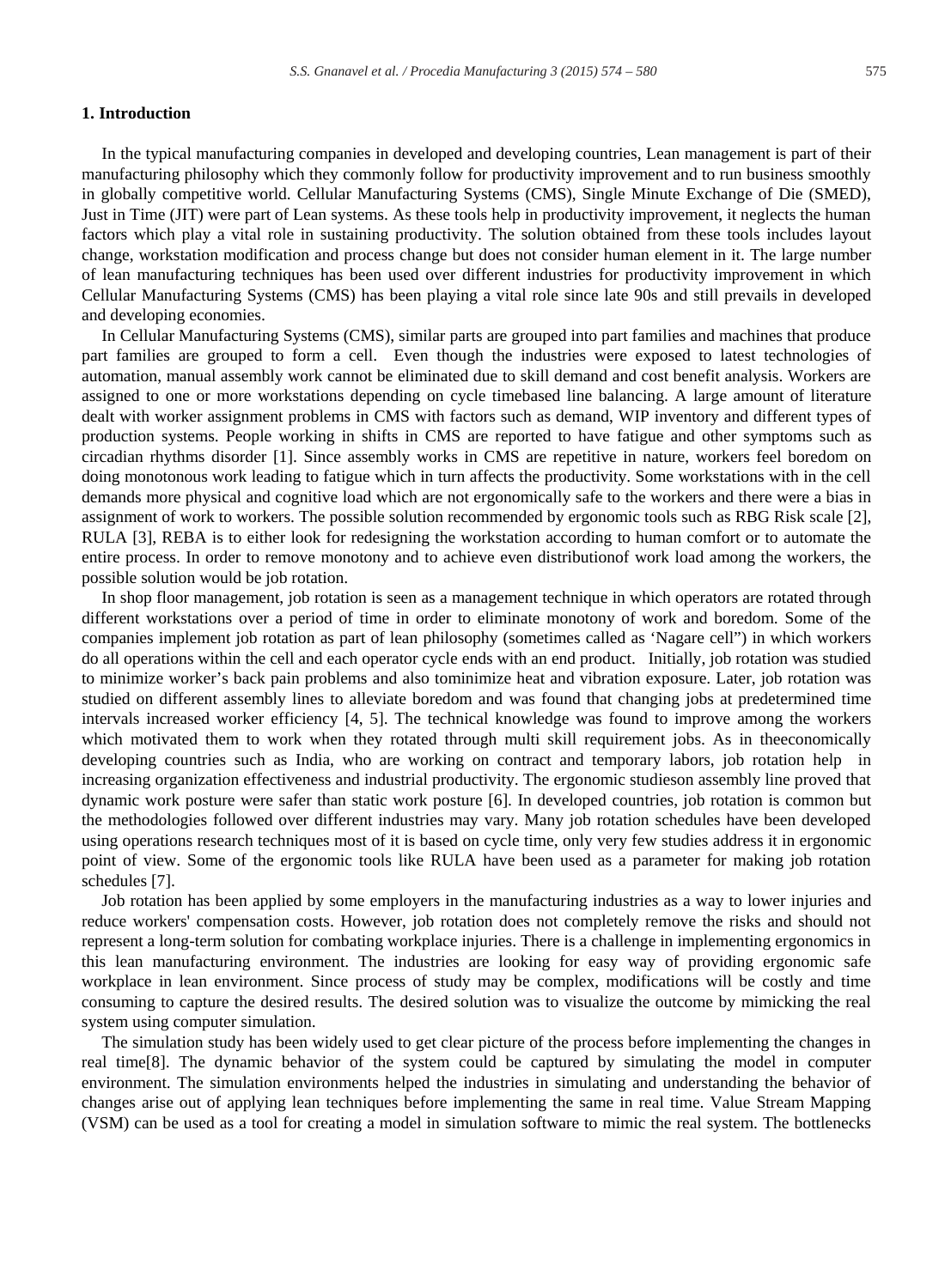were generally identified by simulating the model from which line balancing and lean techniques can be applied for smooth flow of materials. The dynamic models help us to get answer to questions that could not be addressed only using the static view provided by value steam mapping[9]. The randomness behavior and what if analysis is obtained with the help of simulation software. The suggestions for improvements and changes that can be obtained through lean techniques will typically be a layout change, changing the process flow and adding/removing of resources. Simulation modeling helps us to facilitates design, layout and optimize resources with number of solution alternatives. In order to evaluate the effectiveness of each solution, the different alternatives were compared, analyzing productivity, transportation times and costs.

The layout of CMS will generally be like line/product layout in U-shape for better efficiency[10]. A number of simulation studies in CMS have been contributed to analyze the advantages of the cellular layout over functionallayout [11]. In order to provide safe ergonomic workplace to workers, smooth flow of material, balancing the line with minimum transit time, job rotation over the entire workstations were implemented. The throughput of the line is the sum of individual workstation cycle time and walking time between successive workstations. The consequence of this layout is that piling of inventory at the bottleneck workstation and more walking distance. The productivity can be increased only by deploying more workers in the cell. It is up to certain limit where workers can be deployed beyond that it will reach saturation level. We cannot deploy manpower beyond this level and we have to go back to conventional dedicated workstation assignment system to increase the production.

#### **2. Motivation and problem statement**

Automation is the part of manufacturing strategy for any industries to sustain in the global market. If automated equipment is present in the cell, then job rotation strategy which has been adopted will not work since worker will be idle during machine operating time. In order to overcome this drawback and to eliminate monotony, a new ergonomic incorporated layout has to be developed. Change in work methodologies and redesign of the layout lead to lead time reduction, lower in WIP inventory and remove non-valueadded activities.

#### **3. Methodology**

Assembly workers in CMS carry out a variety of tasks to make final products. There are many jobs in the different stages of the work process which includes fastening the components using fasteners, operating machines, testing the assembled product and dispatch to packing section.

The procedure involves capturing of process flow and current work postures and analyzing the process and the posture with the help of lean tools and ergonomics tools respectively. The procedure adopted in this study is presented in flow chart as shown in figure 1.

#### *3.1. Observation and data collection*

A process line in labor intensive lean environment in which workers were rotated through all workstations within the cell to finish the product was considered for study. The line has to be video recorded to observe the man flow and material flow. Layout details including reach of tools and parts and distance between each workstation were recorded.

#### *3.2. Mapping the process and simulation*

Process was mapped using new Process Map (P-Map) tool which depicts actual material and man flow. The current process line which was conventional U-shaped line was simulated by creating a model using discrete event simulation software Arena. The bottleneck workstation and average inventory in each workstation were recorded and represented in P-map.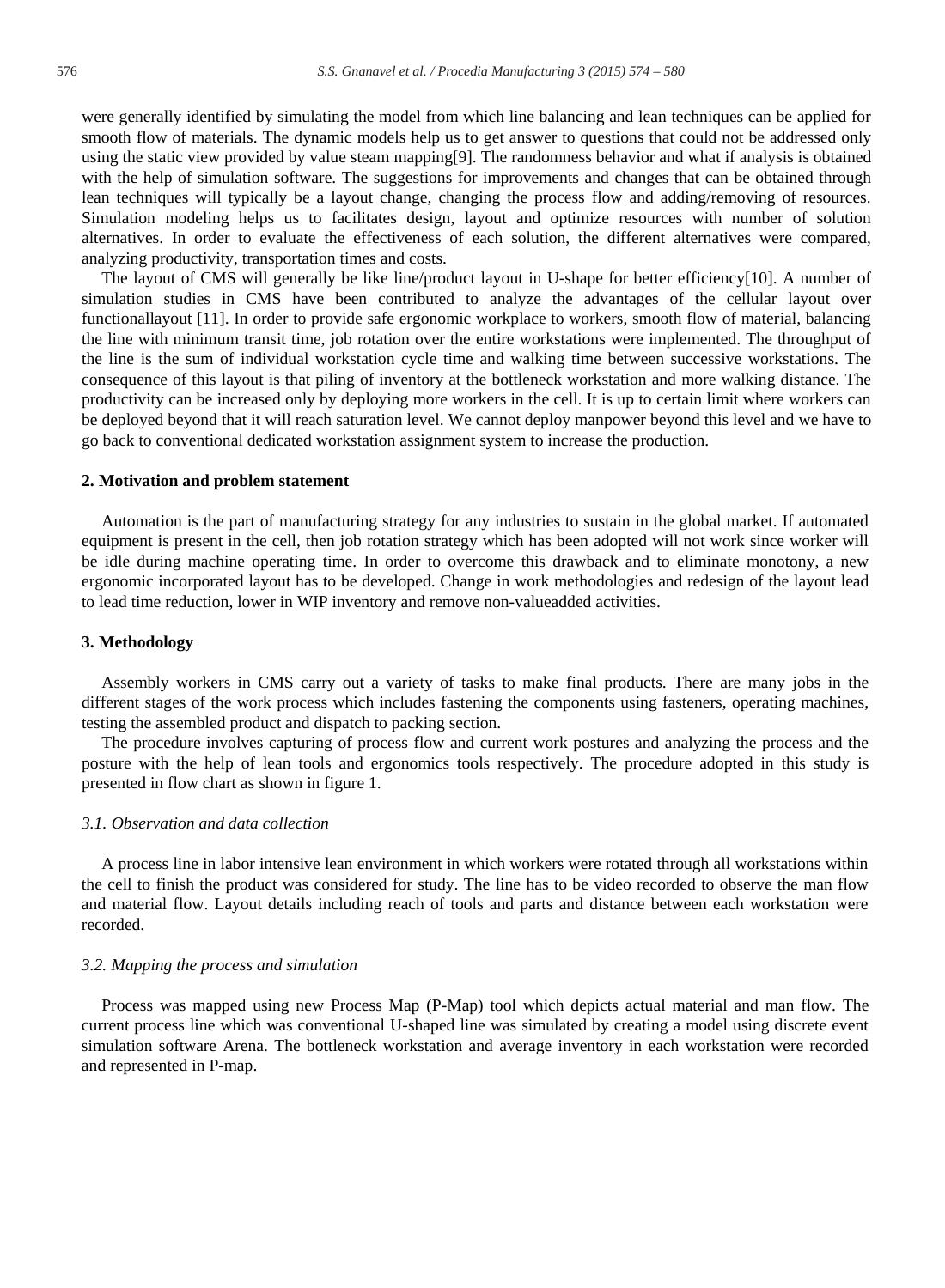

Fig. 1.Procedure for developing ergonomic layout.

# *3.3. Process analysis*

From the P- Map and simulation analysis, number of movements, reach, distance, access to parts & tools and number of non-value added activities were recorded and analyzed. The suggestions for improvements include removal of non-value added activities and reduction of unnecessary movements.

### *3.4. Ergonomic analysis*

Posture analysis tool (RULA) was used to find the stress intensity in workers. The important inputs could be parameters such as anthropometric data, data corresponding to postures, activity details and duration of activity/posture. It is necessary to photograph the work posture to obtain segmental joint angles which would be required for RULA analysis to understand stress intensity in different body parts. RBGPS (RBG pain score) is used to understand the perception of pain levels through Questionnaire.

### *3.5. Check for feasibility for implementation*

The optimized work posture obtained from process analysis and ergonomics analysis is to be checked for its compatibility with the workstation. If the modified work posture does not fit to the environment, the workstation has to be redesigned.

#### *3.6. Layout modification and simulation of modified system*

Based on the suggestions, a new ergonomic incorporated lean layout is proposed to improve productivity by providing worker a safe workplace. The proposed model with reduced cycle time is simulated to find the improvement in throughput and difference in process times and waiting times. Once the simulated output data was analyzed and validated, the suggestions were implemented in real time.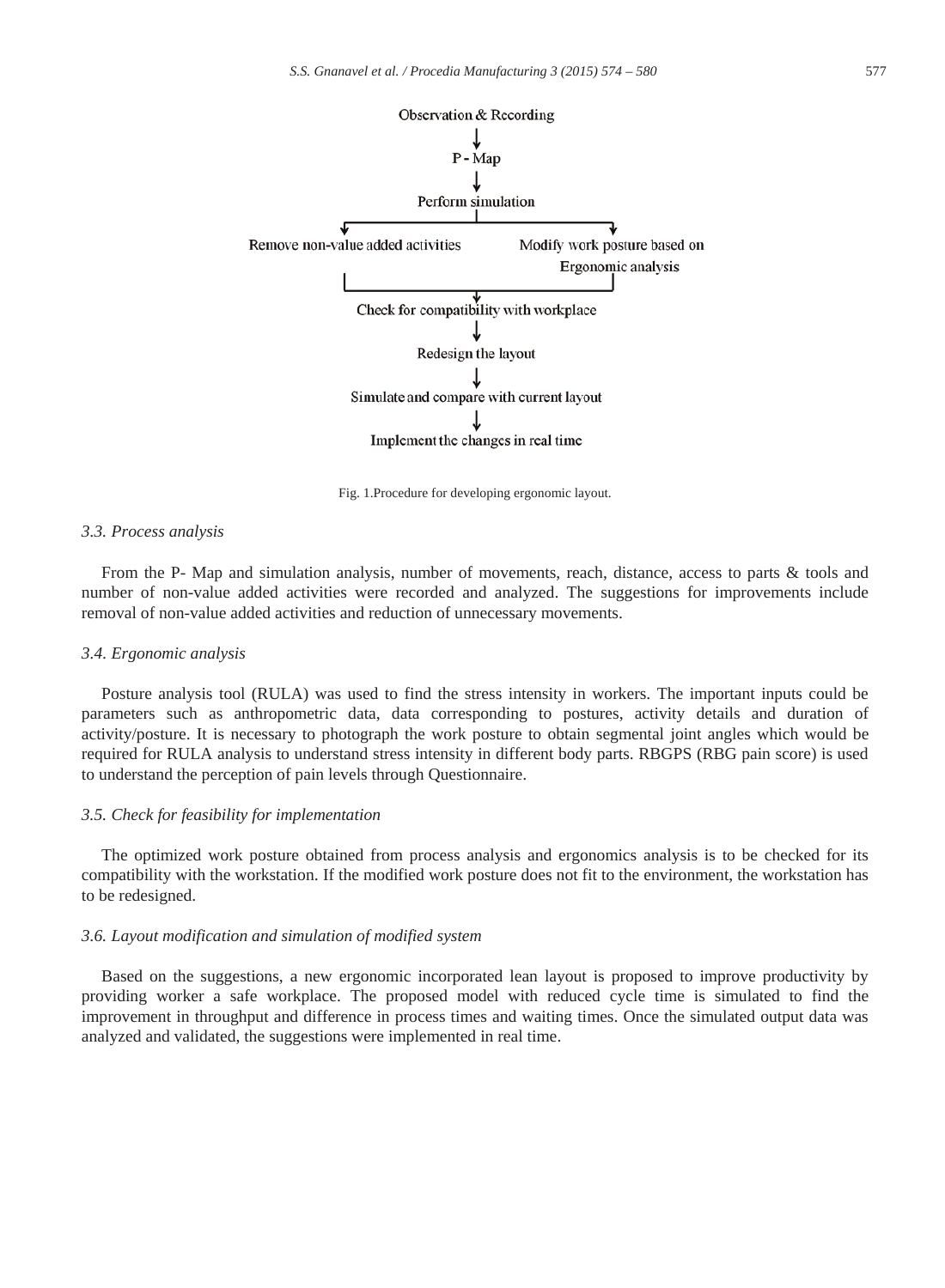#### **4. Analysis of Nagare cell environment**

A simulation study was performed on an automobile ancillary unit who are supplying parts to major automobile Original Equipment Manufacturers (OEMs). Company A has 15 identical process line setups in which some workstations were semi-automated. Based on customer demand, monthly production schedules were obtained from OEM. From the monthly schedule, based on daily capacity, weekly and daily work schedule has been made. Both company A and OEM were following Just-In-Time (JIT) system. Company A have to deliver the products on daily basis as per the commitment. Company A was maintaining minimum inventory of two days in the factory so that operating costs was lower. Based on market demand, there would be addition/removal of workers. A sample assembly line comprises of 20 workstations was considered for study in which 8 workers per shift were deployed.

# *4.1. Ergonomic analysis*

The segmented joint angles were found out for different work postures in all 20 workstations. RULA analysis was done based on the collected data to understand the stress intensity in different body parts. From the analysis, we found that there was a significant stress in wrist, lower back and upper arm due to handling weights in awkward postures. RBGPS Questionnaire has been administered to workers to understand the perception of pain levels. From RULA and RBGPS analysis, we found that there was stress intensity in certain workstations and it can be reduced by modifying the workstations and working methodologies.

# *4.2. Process analysis*

The assembly line consists of 20 workstations in which cycle time varies from 8 seconds to 79 seconds. The bottleneck workstation was 20th workstation which was numerically controlled testing station. The current process line was simulated using Arena simulation software and productivity has been verified with real time environment. We have observed that operator walking was more and inventory was piling up in bottleneck workstation. The nonvalue added activities and unnecessary movements have been identified from video capture of the process flow.

# **5. Results anddiscussions**

Based on observed data and simulation results, process map was developed for current layout (Figure 2). From the process map, we could understand that WIP inventory was maximum at 20th workstation. Based on suggestions from ergonomics analysis and process analysis, workstations were modified, non-value added activities were removed which lead to development of new layout. The proposed layout with modified work postures and work methodologies were checked for compatibility with work environment. The proposed layout was simulated and



Fig. 2.Process map – Current layout.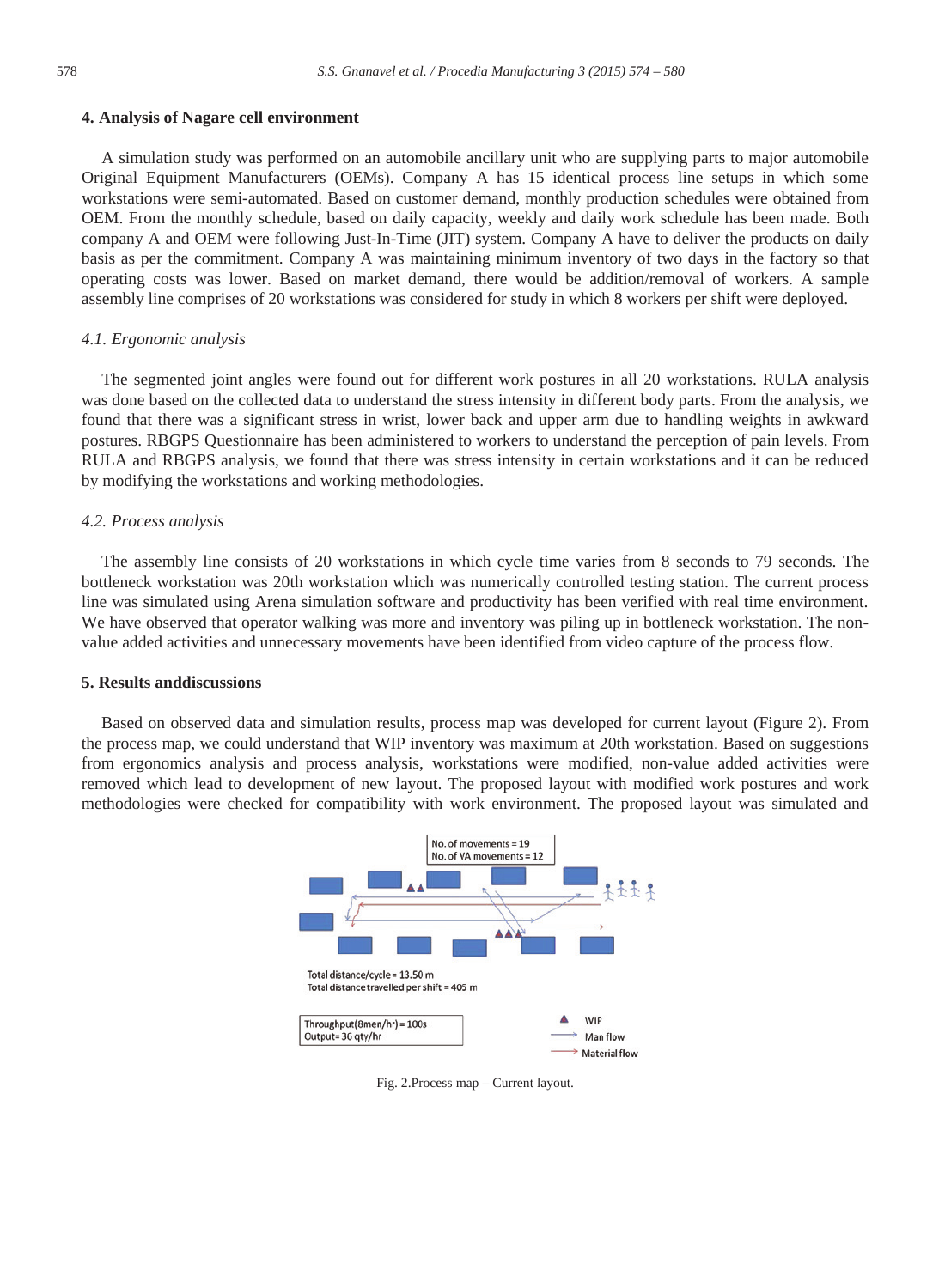

Fig. 3.Process map – Proposed new layout.

validated. The process map of new layout (Suzhal) was plotted (Figure 3) which depicts man and material flow in proposed system with the same manpower. In Suzhal layout, single cell (1-20) has been divided into two sub cells(1- 16, 17-20) in which 5 operators would work in first group and remaining 3 operators work in second group.A new layout (Suzhal) was typically looking like E-shaped layout in which group of workers rotate within the sub cell.

The simulation results of current layout and proposed layout were recorded and compared. The results show that in the new layout, throughput increases, WIP inventory reduces and walking distance also substantially reduced. From the analysis, this internal looping within the cell will not only increases productivity but also reduces human stress and reduces rejections at the customer site. The advantages of Suzhal layout were that workers were scheduled without disturbing multi-skill workforce environment, eliminate monotony and reduce risk of rejections and injuries. The analysis shows that total operating cycle time has been reduced (Figure 4) in newly developed Suzhal layout, which keeps operator wakefulness higher, distributing the workloads throughout workers in the group and hence increases productivity. The validation and verification of the model were conducted for the base simulation model and new model, created in order to ensure that it does mimic the actual body shop system and is capable of generating identical throughput. With the help of simulation, the number of operators required in each shift can be determined from the study. From the results, we can infer that the throughput has been increased from 34/man-shift to 38(37.75)/man-shift with same manpower (Fig 5).



Fig. 4.Average time per entity in current and proposed system.